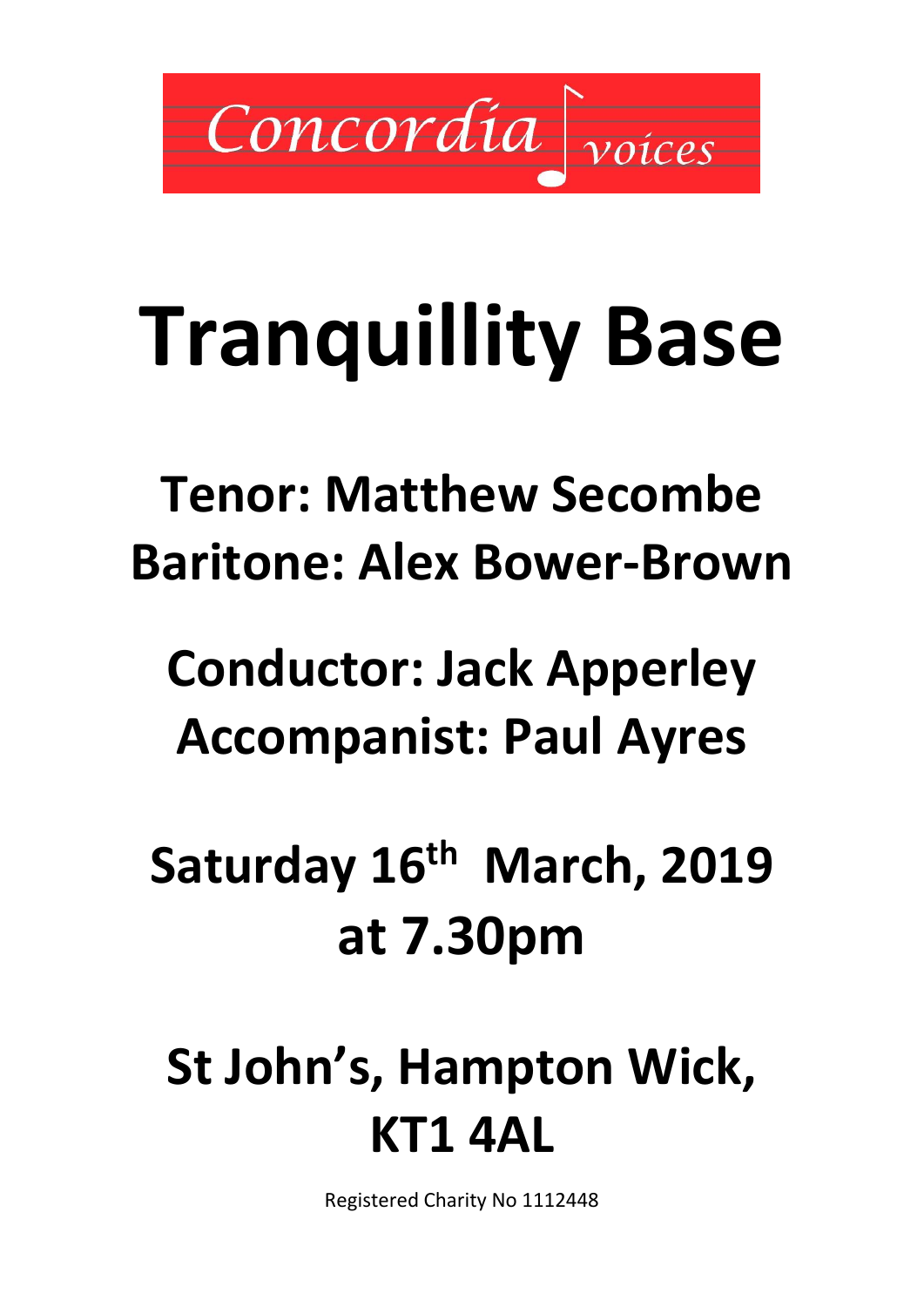| <b>First three movements from The Creation</b>                                                        | Joseph Haydn                     |
|-------------------------------------------------------------------------------------------------------|----------------------------------|
| My soul, there is a country                                                                           | <b>Charles Hubert Parry</b>      |
| I know my soul hath power                                                                             | <b>Charles Hubert Parry</b>      |
| <b>God and the Universe</b>                                                                           | <b>Charles Villiers Stanford</b> |
| Organ – Two pieces from "12 Full Organ Pieces"                                                        | <b>William Herschel</b>          |
| Seek Him that Maketh the Seven Stars                                                                  | <b>Jonathan Dove</b>             |
| i will wade out<br><b>Interval</b>                                                                    | <b>Eric Whitacre</b>             |
| <b>O Thou the Central Orb</b>                                                                         | <b>Charles Wood</b>              |
| <b>Northern Lights</b>                                                                                | Ola Gjeilo                       |
| Organ - Passacaglia in D minor                                                                        | <b>Dietrich Buxtehude</b>        |
| <b>Stargazer</b><br>1. Stand and Stare<br>2. The Star-lit Stairs<br>3. Star Struck<br>4. In the Train | <b>Alec Roth</b>                 |
| <b>Stars</b>                                                                                          | Ēriks Ešenvalds                  |

**Sleep Eric Whitacre** 

This evening's concert, inspired by the 50th anniversary of the first moon landing in July this year, explores the mysteries and wonder of space, the universe and our interaction with it through a programme of music composed over three centuries. We are very grateful to Lynda Beament, a choir member, for suggesting the addition of a visual element to the programme and for her hard work in researching the images that accompany this evening's performance; also to Gavin Dawson, for his technical expertise and to Philippa Watterson from St John's Church for kindly offering to project the images for us.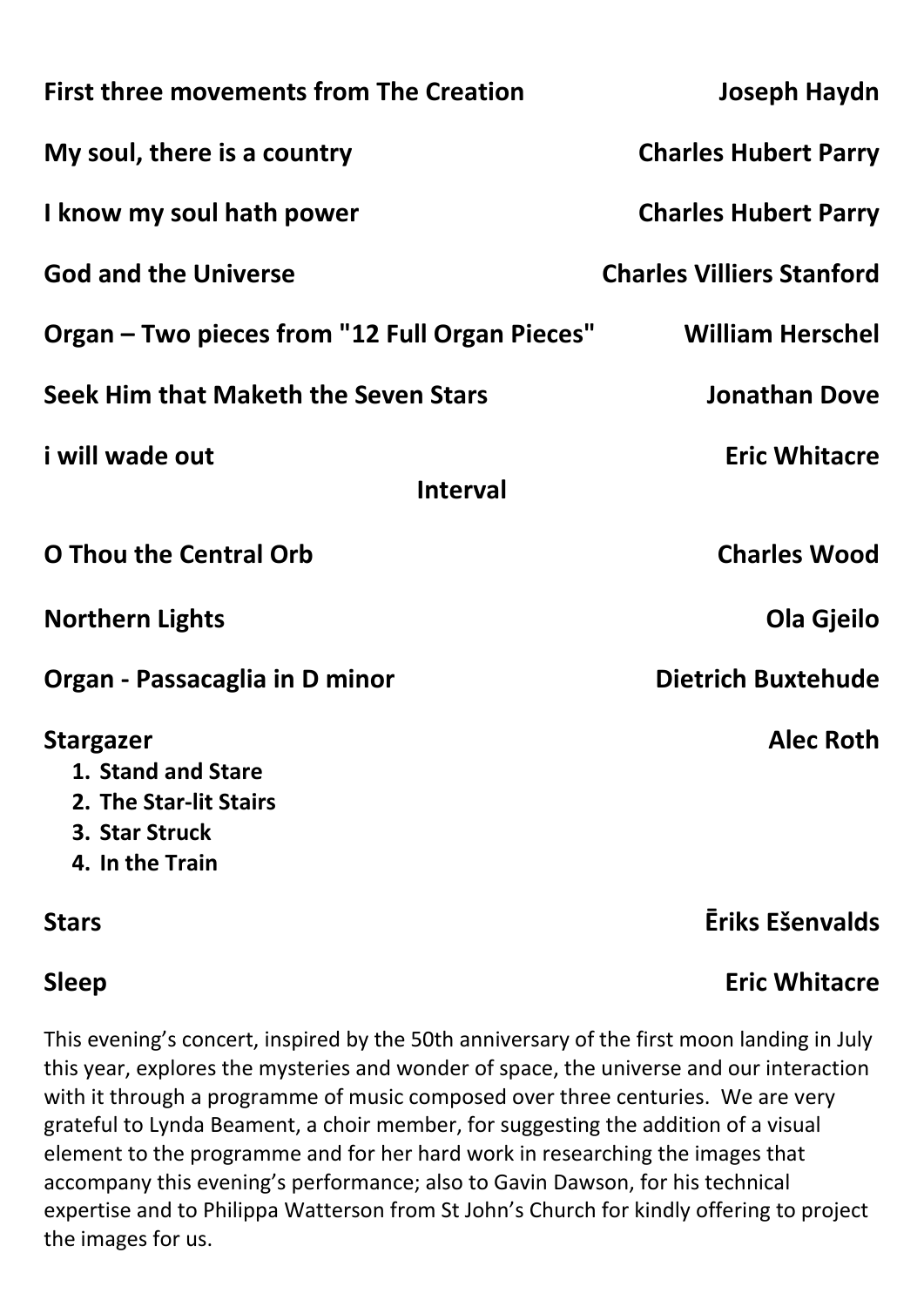#### **First three movements from The Creation Joseph Haydn (1732-1809)**

Haydn was greatly influenced by the oratorios of Handel, particularly his *Messiah,*  which he had heard performed on one of his visits to London, and he completed his *Creation* in 1798. Tonight, we are performing the recitatives, aria and chorus which open the work and depict the creation of light and the first day.

Haydn's text was adapted from Genesis 1, the Book of Psalms and Milton's *Paradise Lost,* originally translated into German by Haydn's patron, Baron Gottfried van Swieten. The *Creation* was subsequently published in both languages and it is said that Haydn preferred the English version.

After an orchestral introduction depicting Milton's description of a "vast immeasurable abyss" the first words "In the beginning" are sung by the bass soloist representing the archangel Raphael. The chorus then enters in hushed tones, accompanied by sombre harmonies, before singing a radiant and fortissimo chord at the word "light". There follows an aria sung by the tenor as the Archangel Uriel describing how darkness, chaos and hell's spirits are overcome by light. The chorus affirms the events that have been witnessed, firstly taking up the soloist's melody in a contrapuntal section of wide-leaping intervals, and finally expressing joy and wonder, in a deceptively simple chordal section of slightly shifting harmonies, at each repetition of the words "a new created world".

#### **Organ Prelude**

The Representation of Chaos

### **Recitative with Chorus**

#### *Raphael*

In the beginning, God created the heaven and the earth; and the earth was without form, and void;

and darkness was upon the face of the deep.

#### *Chorus*

And the Spirit of God moved upon the face of the waters. And God said: Let there be light. And there was light.

#### *Uriel*

And God saw the light, that it was good; and God divided the light from the darkness.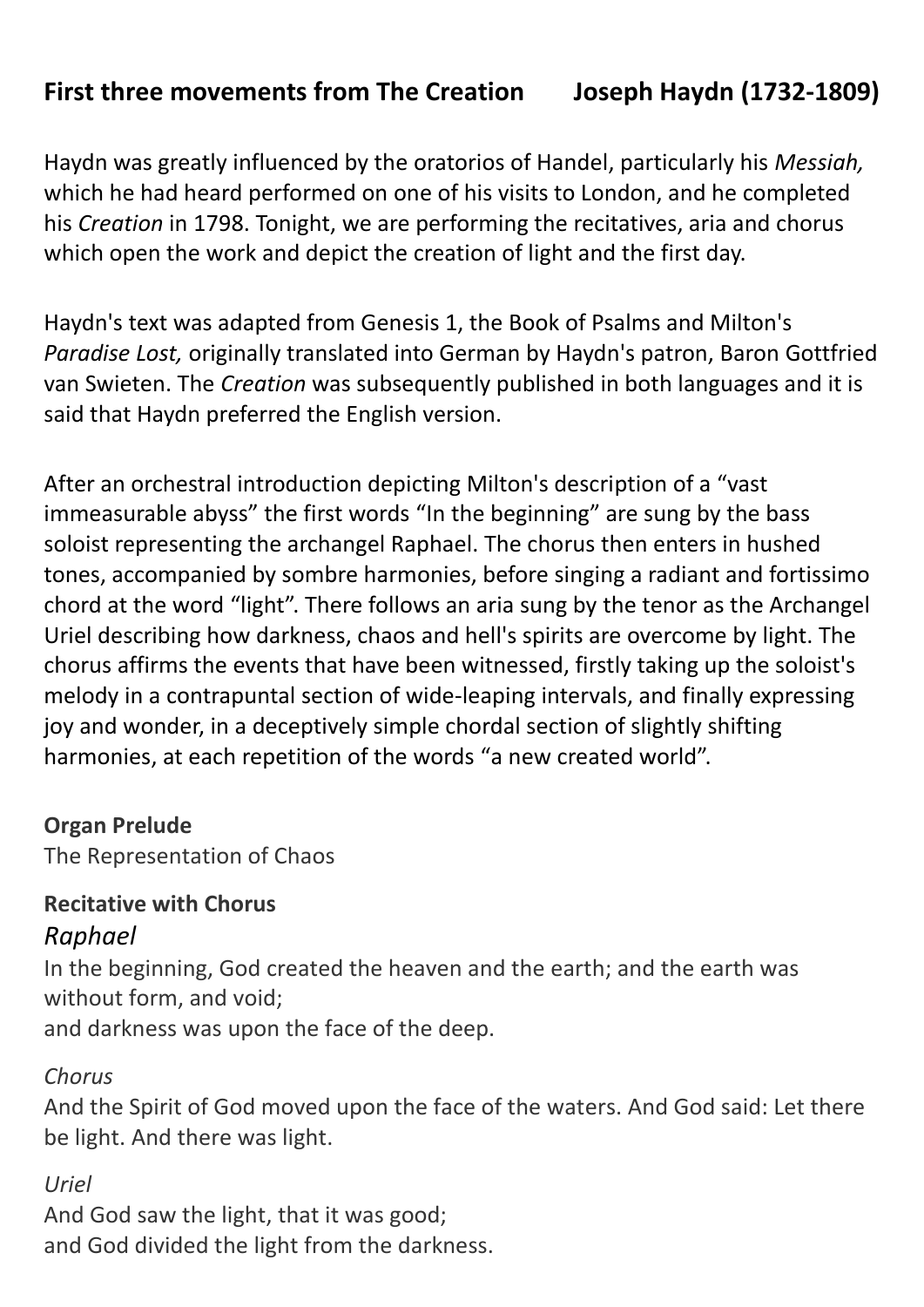#### **Aria with Chorus**

*Uriel* Now vanish before the holy beams, the gloomy dismal shades dark; the first of days appears. Disorder yields to order fair the place. Affrighted fled hell's spirits black in throngs; down they sink in the deep of abyss to endless night.

#### *Chorus*

Despairing, cursing rage attends their rapid fall. A new created world springs up at God's command.

### **Two pieces from Songs of Farewell Charles Hubert Parry (1848-1918)**

The two British composers Parry and Stanford had much in common. They were near contemporaries whose families intended them for conventional careers. Neither studied music at University (although Parry had gained a B Mus while still at Eton), but they went on to pursue musical careers and became influential teachers at the Royal College of Music. Both were profoundly affected by the Great War.

*My soul, there is a country* and *I know my soul hath power* are the first two of Parry's six *Songs of Farewell*, written between 1916 and 1918. The composer was nearing the end of his life, although still director of the RCM, and his chosen texts are poems which reflect on the transitory nature of human existence and the redeeming power of faith. Parry called the set motets, although they are not conventionally devotional works.

The first song My soul there is a country is a setting of words by the 17<sup>th</sup> century metaphysical poet, Henry Vaughan. It is a somewhat challenging piece to sing, as the music features constant changes of rhythm and tempo with chordal and contrapuntal sections and rich harmonies.

For the second song, *I know my soul has power,* Parry chose the words of the Elizabethan poet John Davies, once the favourite of the Queen. The piece is almost entirely homophonic, simple and moving.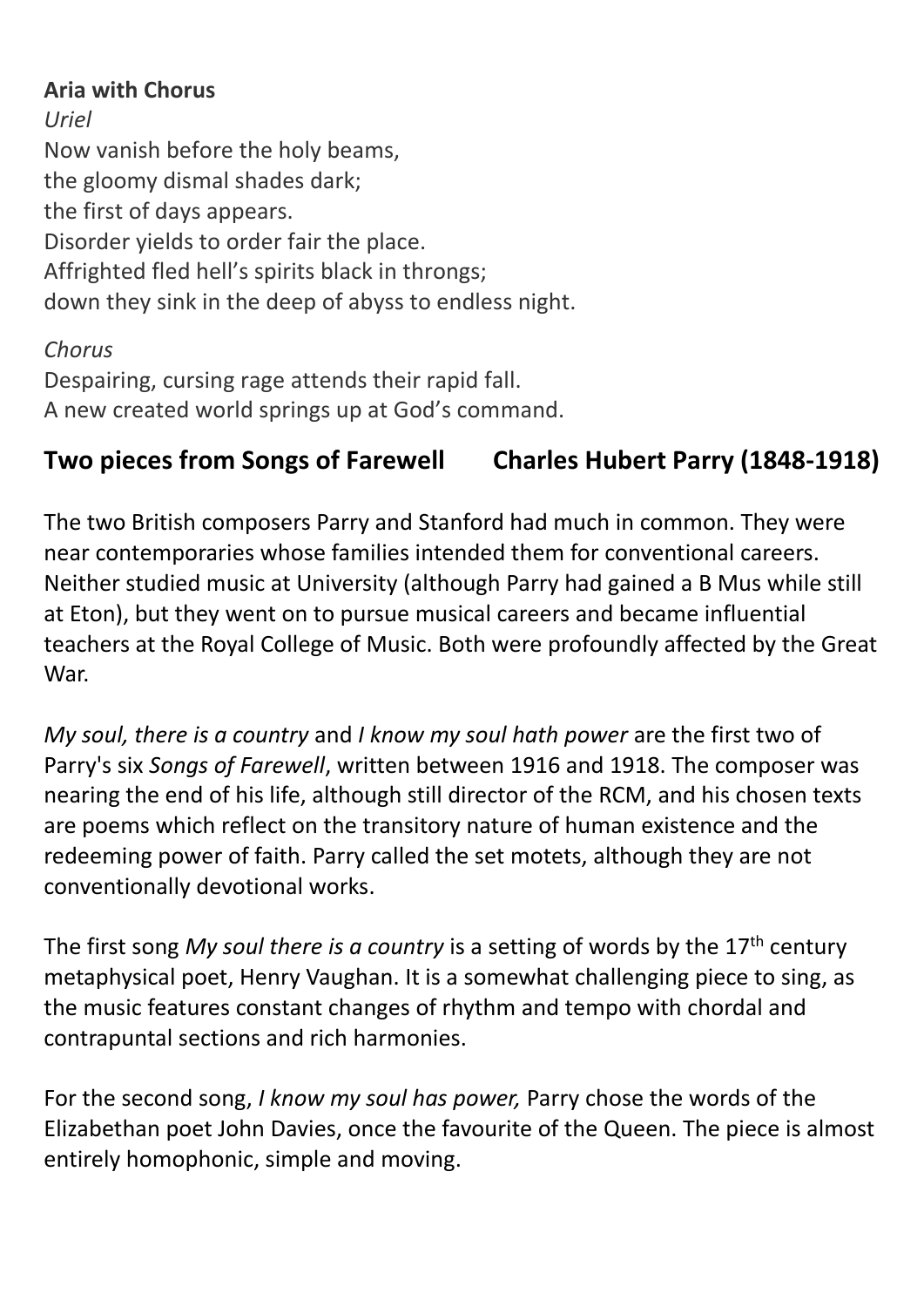#### **My soul, there is a country**

My soul, there is a country Far beyond the stars, Where stands a winged sentry All skilful in the wars:

There, above noise and danger Sweet Peace sits crowned with smiles And One, born in a manger Commands the beauteous files.

He is thy gracious friend And, O my soul, awake! Did in pure love descend To die here for thy sake.

If thou canst get but thither, There grows the flow'r of Peace, The Rose that cannot wither, Thy fortress and thy ease.

Leave then thy foolish ranges, For none can thee secure But One who never changes, Thy God, thy life, thy cure.

[Henry Vaughan](http://www1.cpdl.org/wiki/index.php/Henry_Vaughan) (1622-1695)

#### **I know my soul hath power**

I know my soul hath power to know all things, Yet she is blind and ignorant in all: I know I'm one of Nature's little kings, Yet to the least and vilest things am thrall.

I know my life's a pain and but a span; I know my sense is mock'd in ev'rything; And, to conclude, I know myself a Man, Which is a proud and yet a wretched thing.

[John Davies](http://www1.cpdl.org/wiki/index.php/John_Davies) (1569-1626)

**God and the Universe Sir Charles Villiers Stanford (1852-1924)**

*God and the Universe* is the second of six *Songs of Faith,* written by Stanford in 1906. The first three songs are set to words from Tennyson's poems on religious themes, particularly death, infinity and the afterlife. The song begins quietly and simply, and for most of the piece the music is solemn and meditative but Stanford employs vivid and dramatic word-painting with rapid scale passages and extremes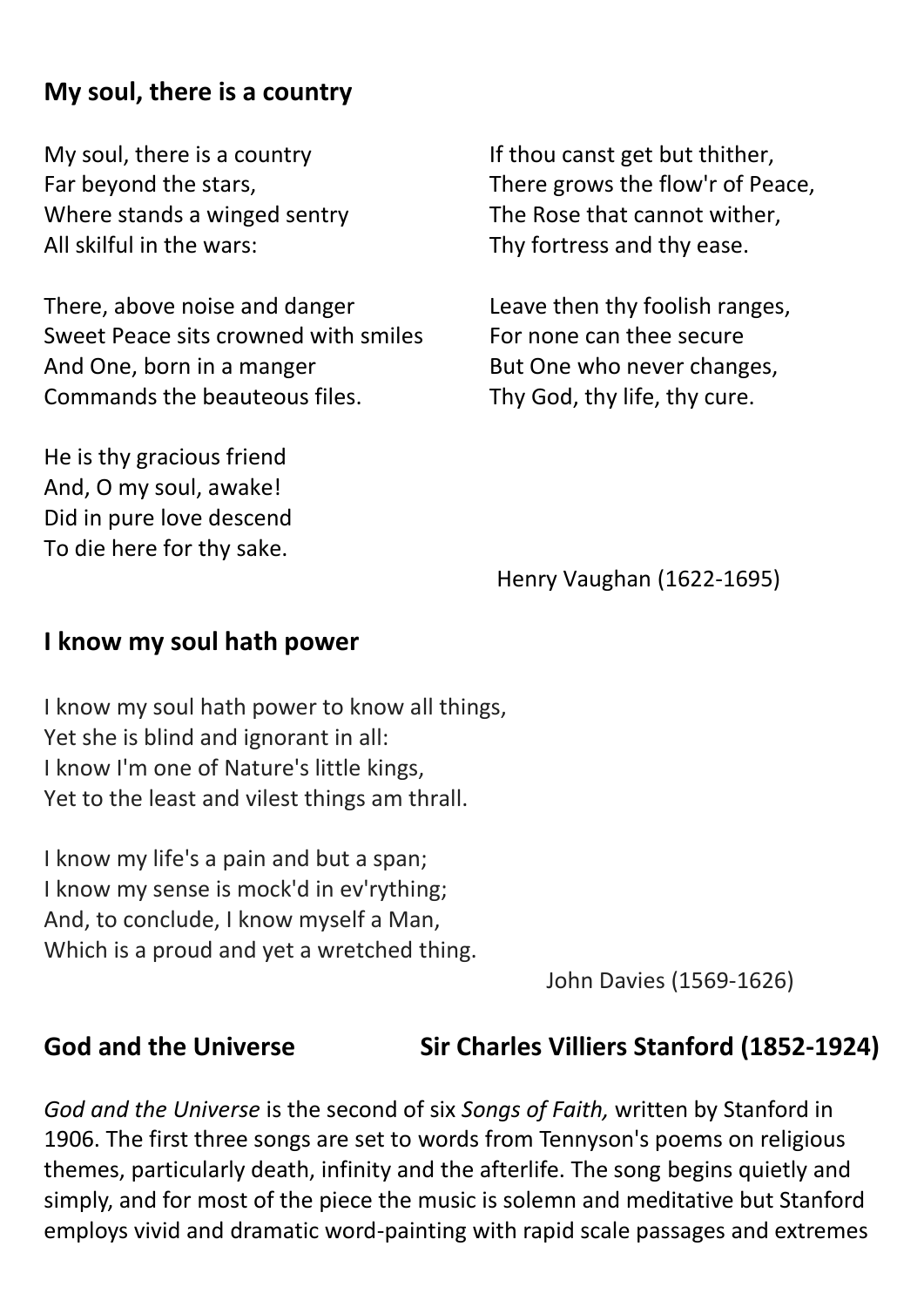of dynamics for the third line.

Will my tiny spark of being wholly vanish in your deeps and heights? Must my days be dark by reason, O ye Heavens, of your boundless nights, Rush of Suns, and roll of systems, and your fiery clash of meteorites? "Spirit, nearing yon dark portal at the limit of thy human state, Fear not thou the hidden purpose of that Power which alone is great, Nor the myriad world, His shadow, nor the silent Opener of the Gate."

Alfred Tennyson (1809-1892)

#### **Organ – 2 Pieces from "12 Full Organ Pieces" William Herschel (1738-1827)**

Herschel is best known as an astronomer and first President of the Astronomical Society in 1820. Tonight we see another side to Herschel as the accomplished musician and composer.

#### **Seek Him that Maketh the Seven Stars Jonathan Dove (b.1959)**

Jonathan Dove, born in London, is a composer of opera, choral works, music for plays and films, community projects, orchestral and chamber music. He studied composition at Cambridge and after graduating, worked as an accompanist, repetiteur, animateur and arranger. Dove's breakthrough as a composer came in 1998 when his opera *Flight* was performed at Glyndebourne.

*Seek Him that Maketh the Seven Stars* was commissioned in 1995 by Friends of the Royal Academy of Arts for their annual service. Dove selected the text, taken from Amos 5:9 and Psalm 139, feeling that the theme of light would have special meaning for visual artists. From the very opening bars of the "twinkling" organ motif can be heard musical images of light and the night sky. Dove writes that "the refrain, 'Seek Him' starts in devotional longing but is eventually released into a joyful dance, finally coming to rest in serenity."

Seek him that maketh the seven stars and Orion and turneth the shadow of death into the morning. Alleluia, yea, the darkness shineth as the day, the night is light about me. Amen.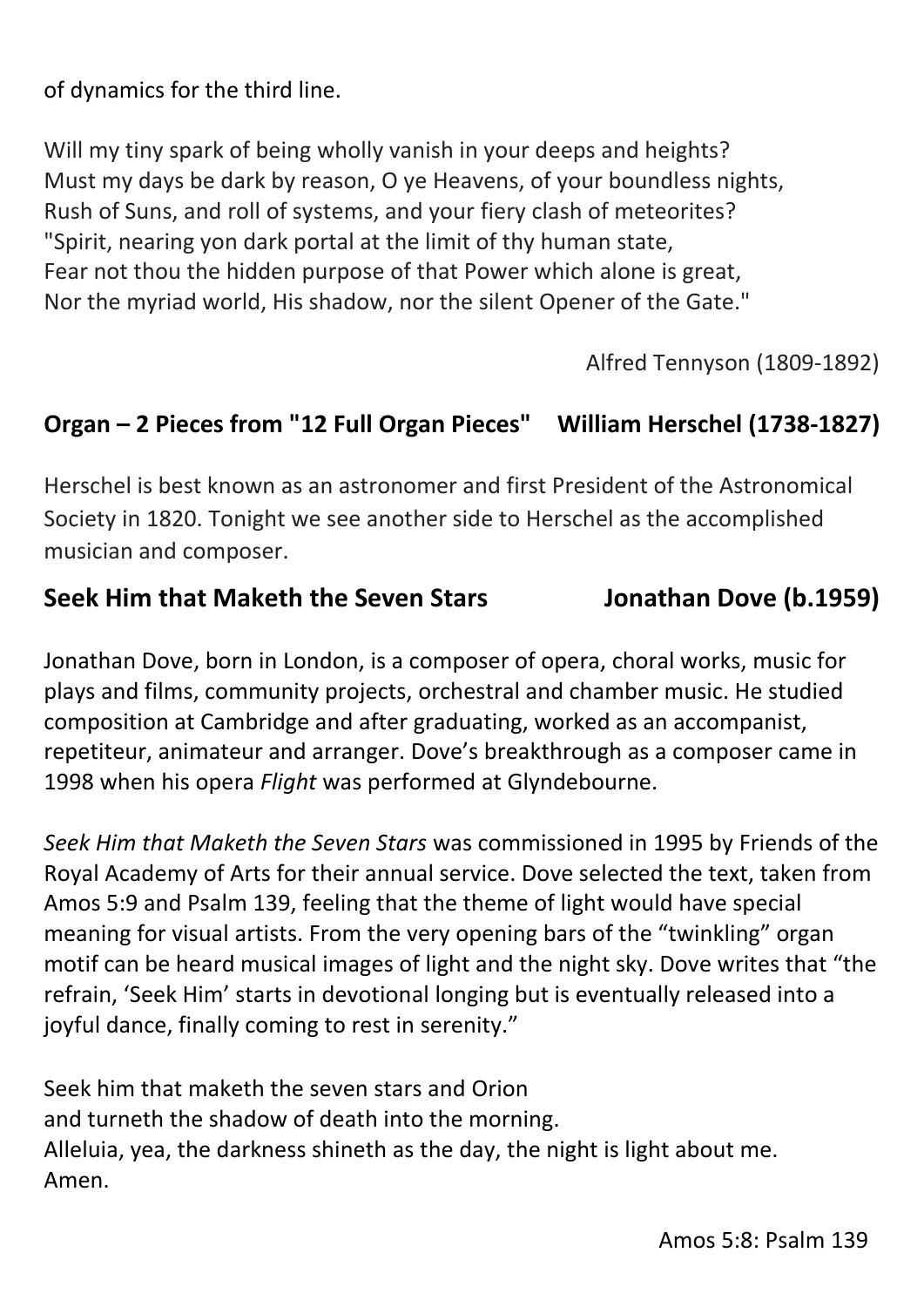### **i will wade out Eric Whitacre (b.1970)**

Whitacre grew up in Nevada and in his early years, his eclectic musical tastes included playing in a marching band and in a techno-pop group on synthesizer. He discovered classical choral music – described as "like seeing colour for the first time" - at University and began composing, eventually gaining a Master's degree at the Juilliard School of Music. Whitacre is now widely known as a conductor and composer of choral and instrumental music and has introduced the concept of the "virtual choir" to the internet.

In 1999, Whitacre was commissioned by North Arizona University's School of Music to write a set of choral pieces to celebrate the school's 100<sup>th</sup> anniversary. For the first text, he chose for the sensual poem *i will wade out* by the innovative 20<sup>th</sup> Century American poet ee cummings. Audience members who are familiar with Whitacre's choral pieces, such as *The Seal Lullaby* and *Sleep* (which we will perform in the second half of the concert) will note that this setting uses uncharacteristically jagged and leaping melodies as opposed to the lyrical melodies or shifting chord clusters which characterise much of Whitacre's work.

i will wade out

 till my thighs are steeped in burning flowers I will take the sun in my mouth and leap into the ripe air Alive with closed eyes to dash against darkness in the sleeping curves of my body Shall enter fingers of smooth mastery with chasteness of sea-girls Will i complete the mystery of my flesh I will rise After a thousand years lipping

flowers

And set my teeth in the silver of the moon

e e cummings (1894 – 1962)

### **Interval**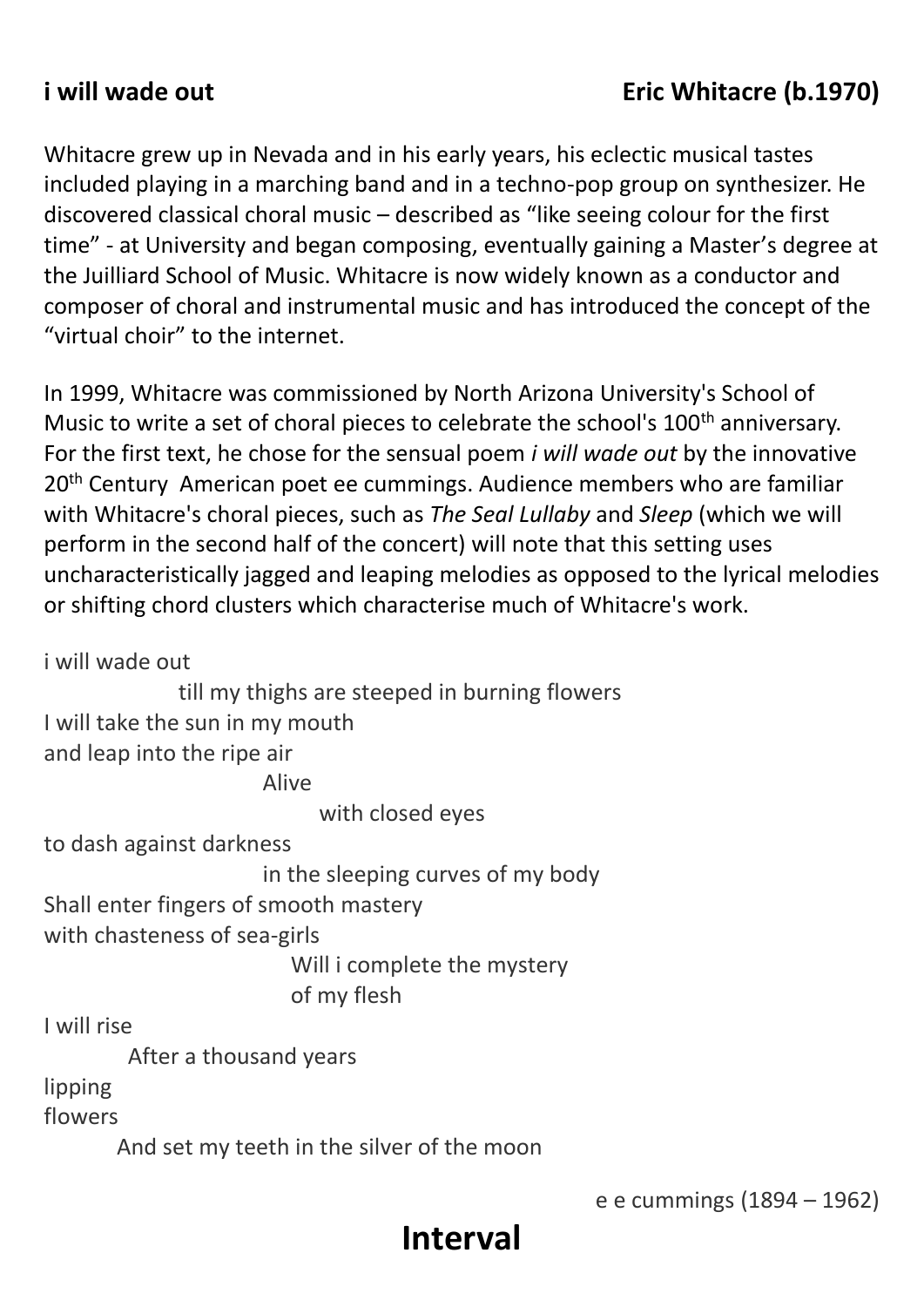Born in Armagh, Ireland, Wood was exposed to music from an early age as his father sang tenor in the Cathedral Choir. He attended the Cathedral Choir school and then studied organ, firstly at the cathedral, but later as one of fifty inaugural class members of the Royal College of Music where his professors included Stanford and Parry. Wood continued his education at Cambridge, eventually becoming a professor.

Wood is known mainly for his Anglican Church music and *O Thou, the Central Orb*, an anthem with organ accompaniment, is one of his most frequently performed and recorded pieces. A setting of a text by H. Ramsden Bramley, the music is at times reverential, at times weighty and culminates in an Amen section of great splendour.

O Thou, the central orb of righteous love, Pure beam of the most High, eternal Light Of this our wintry world, Thy radiance bright Awakes new joy in faith, hope soars above.

Come, quickly come, and let thy glory shine, Gilding our darksome heaven with rays Divine.

Thy saints with holy lustre round Thee move, As stars about thy throne, set in the height Of God's ordaining counsel, as Thy sight Gives measured grace to each, Thy power to prove.

Let Thy bright beams disperse the gloom of sin, Our nature all shall feel eternal day In fellowship with thee, transforming day To souls erewhile unclean, now pure within. Amen.

O Thou, the central orb of righteous love, Pure beam of the most High, eternal Light Of this our wintry world, Thy radiance bright Awakes new joy in faith, hope soars above.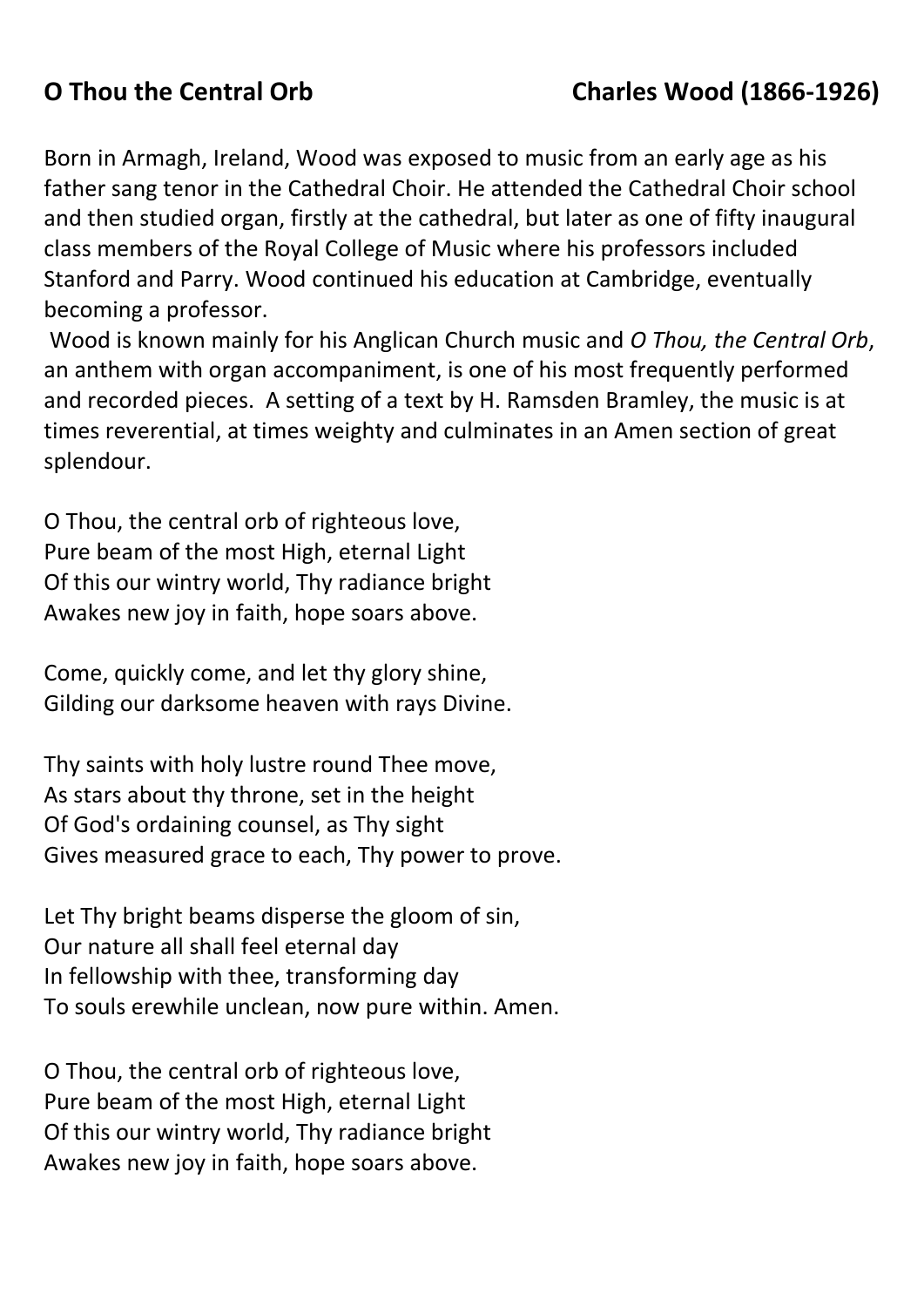Come, quickly come, and let thy glory shine, Gilding our darksome heaven with rays Divine.

Thy saints with holy lustre round Thee move, As stars about thy throne, set in the height Of God's ordaining counsel, as Thy sight Gives measured grace to each, Thy power to prove.

Let Thy bright beams disperse the gloom of sin, Our nature all shall feel eternal day In fellowship with thee, transforming day To souls erewhile unclean, now pure within. Amen.

Henry Ramsden Bramley (1833-1917)

### **Northern Lights Ola Gjeilo (b.1978)**

The Norwegian pianist and composer Gjeilo began his musical studies at Oslo's Music Academy. He then travelled to London where he graduated from the Royal College of Music. Gjeilo completed his music education in New York, the city where he currently lives and works, where he gained a Master's degree in composition.

Gjeilo's music explores a wide variety of genres, embracing jazz and pop as well as classical.

In his home country, Gjeilo twice witnessed the spectacle of the Aurora Borealis and it was the profound nature of these experiences which inspired his piece *Northern Lights.* He wrote "It is one of the most beautiful natural phenomena I've ever witnessed and has such a powerful, electric quality which must have been both mesmerising and terrifying to people in the past." Composed in 2007, the piece is a setting of a text from the sixth chapter of the Song of Solomon which juxtaposes beauty and fear. Gjeilo describes the music as "mostly serene" and has said that, "above all else, it is about beauty."

Pulchra es amica mea, suavis et decora sicut Jerusalem, terribilis ut castrorum acies ordinata. Averte oculos tuos a me quia ipsi me avolare fecerunt.

Thou art beautiful, O my love, sweet and comely as Jerusalem, terrible as an army set in array. Turn away thy eyes from me, for they have made me flee away.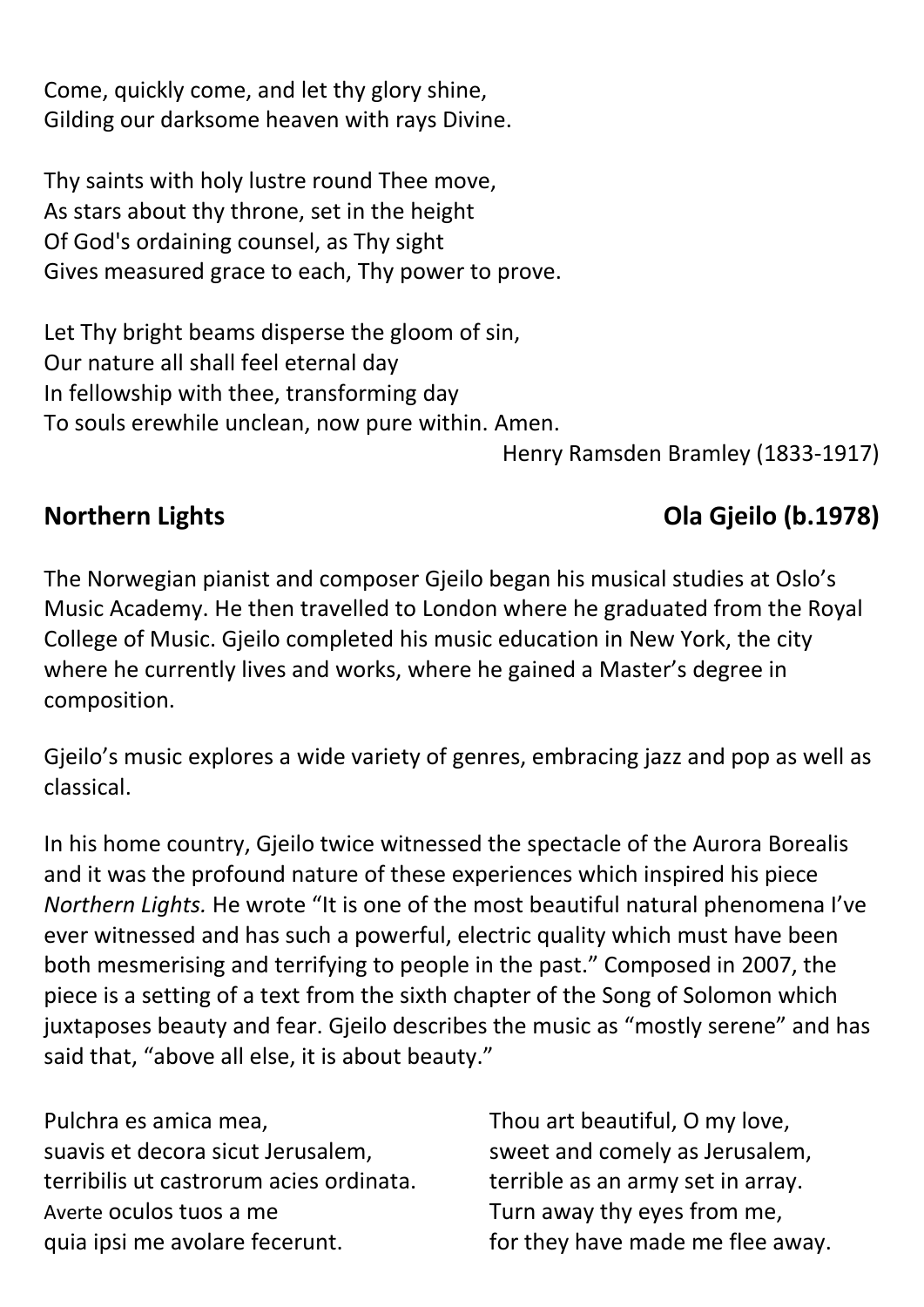Buxtehude's lifelong interest in numerology is exhibited in this Passacaglia's intricate structure. The numbers 4 and 7 are the foundation of the entire piece. The repeating pedal melody, which is the basis of the work, is composed of 7 notes in 4 bars, and it appears 28 times  $(4 \times 7 = 28)$ . There are 4 sections, each 28 bars long. These numerical aspects have attracted some attention from scholars, and are explained variously as astronomical concepts, the four sections referring to the four principal phases of the moon.

### **Stargazer Alec Roth (b.1948)**

Alec Roth was born near Manchester, read music as a mature student at Durham University and then travelled to Java where he studied gamelan, the traditional ensemble music of Indonesia, at the Academy of Indonesian Performing Arts. Roth has composed for solo voices, choirs, orchestra, and collaborated on an opera with the author Vikram Seth. He has been involved in a wide variety of educational projects, including Music Theatre and gamelan.

As the music of *Stargazer* bears many hallmarks of the gamelan, it may be of interest to elaborate here. The gamelan ensemble is made up of mostly bronze, tuned percussion instruments played with mallets, also drums, and sometimes flutes. The music is learnt aurally and structured in unique, repeating rhythmic and melodic patterns added to which is a system of stratification in which the higher notes play faster note values than the lower. When Debussy first heard the gamelan in 1889, he commented "Their conservatory is the rhythm of the sea, the wind among the leaves and the thousand sounds of nature."

In *Stargazer,* set to four very contrasting poems by Victorian writers, the gamelan influence is clearly heard throughout in the repeating rhythmic patterns, crossrhythms and melodic fragments. In the final song, *Trains,* the choir parts take turns to sing fast, repeating passages sung to nonsense syllables representing a train journey and the words of the poem set to a more relaxed rhythm and melody. Roth's instruction is that the tempo of the piece should be "very steady (more Bummelzug – slow train) than Intercity Express".

*Stargazer* was commissioned by the Three Choirs Festival in Hereford in 2015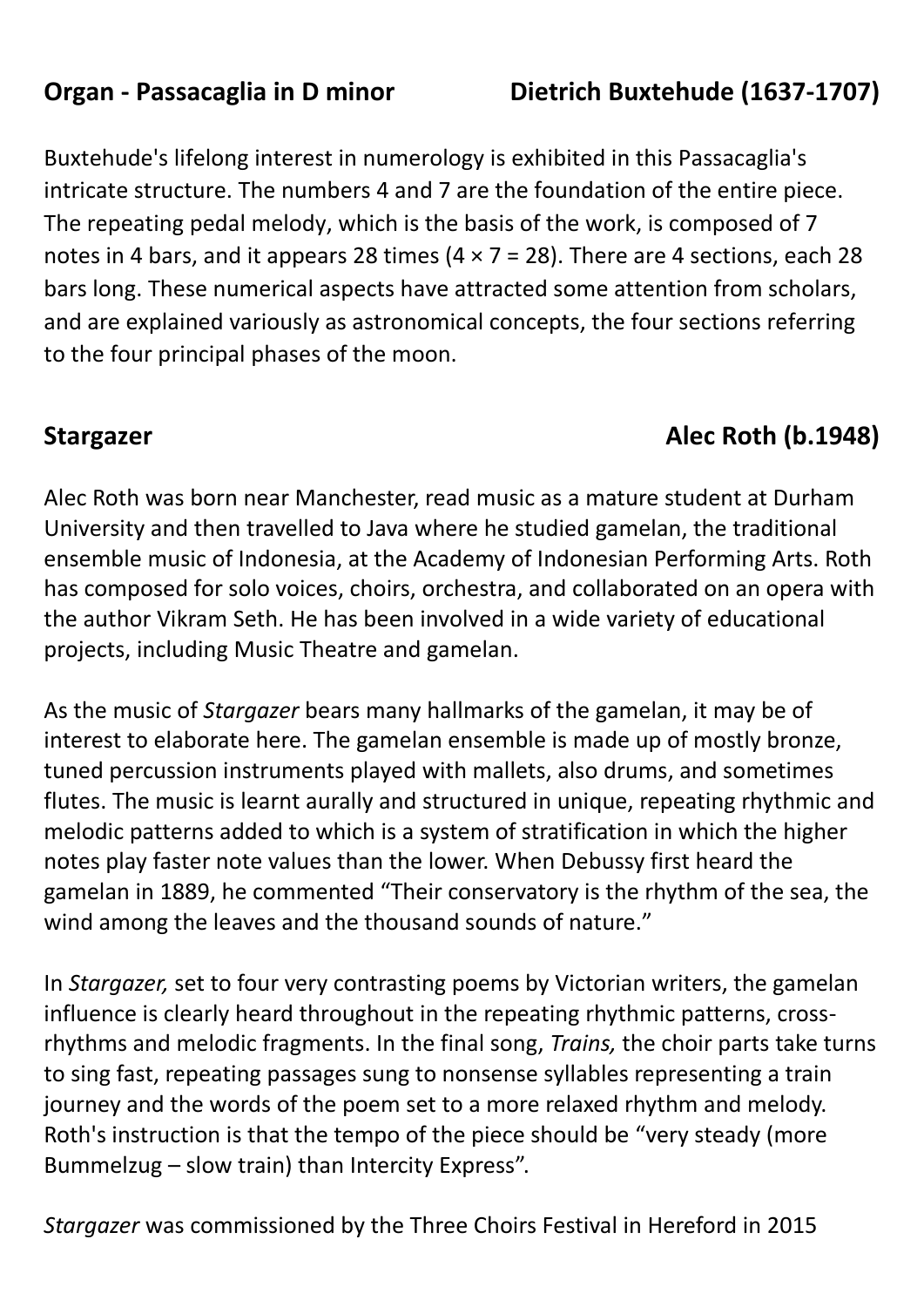### **1 Stand and Stare**

What is this life if, full of care, We have no time to stand and stare.

No time to stand beneath the boughs And stare as long as sheep or cows.

No time to see, when woods we pass, Where squirrels hide their nuts in grass.

No time to see, in broad daylight, Streams full of stars, like skies at night.

No time to turn at Beauty's glance, And watch her feet, how they can dance.

A poor life this if, full of care, We have no time to stand and stare.

From *Leisure* William Henry Davies (1871-1940)

#### **2 The Star-lit Stairs**

I love all sights of earth and skies, From flowers that glow to stars that shine;

The comet and the penny show, All curious things, above, below.

But most I love the tube that spies The orbs celestial in their march; That shows the comet as it whisks Its tail across the planets' disks, Or wheels so close against the sun We tremble at the thought of risks Our little spinning ball may run.

Lost in my dream, my spirit soars Through paths the wandering angels know;

I leave my mortal self below, As up the star-lit stairs I climb, And still the widening view reveals In endless rounds the circling wheels That build the horologe of time.

New spheres, new suns, new systems gleam;

The voice no earth-born echo hears Steals softly on my ravished ears: I hear them singing as they shine.

From *The Flâneur* Oliver Wendell Holmes (1809-1894)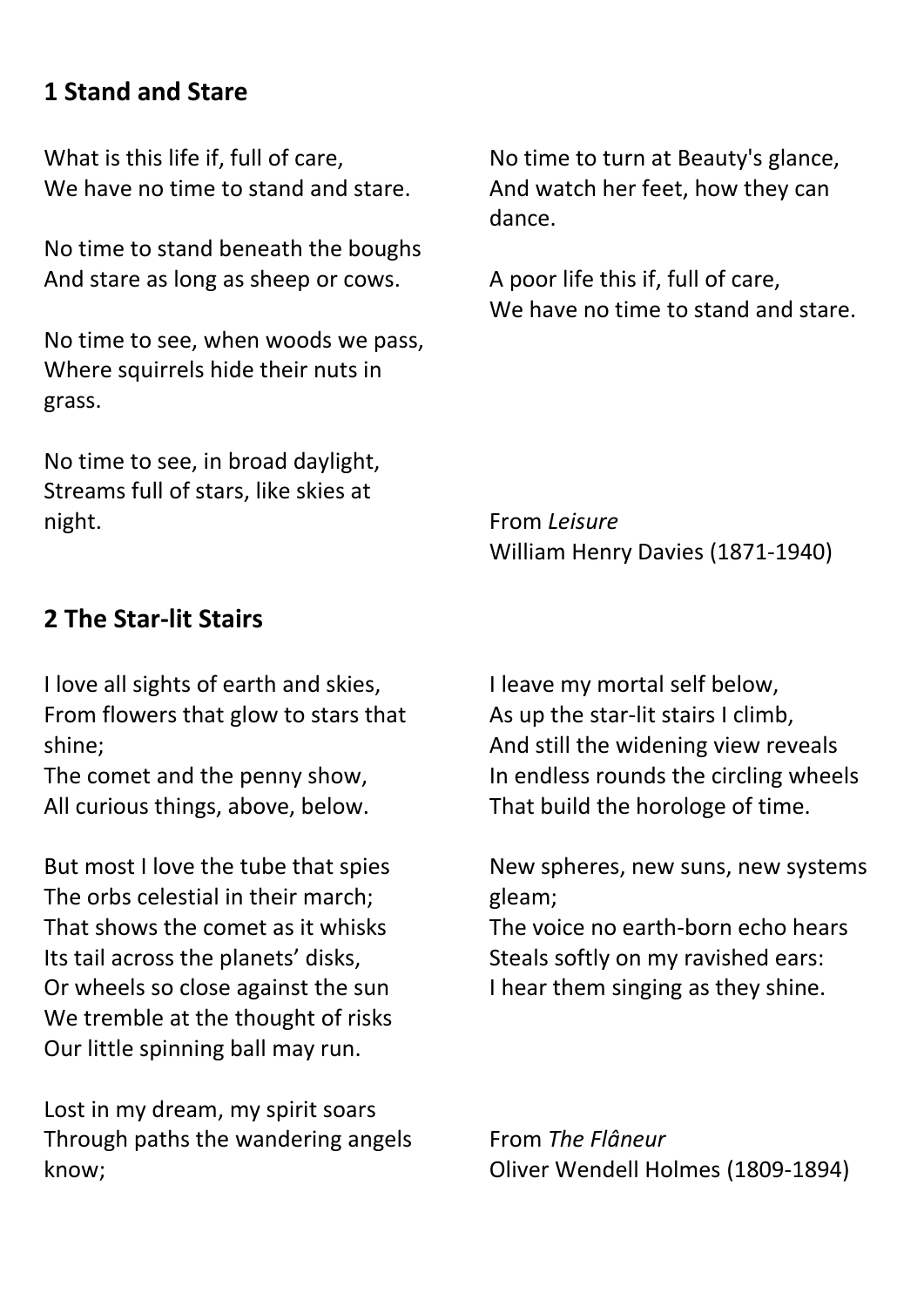#### **3 Star-struck**

Timothy Toodletrot lived up high, In a small attic just under the sky.

Timothy Toodletrot lived alone, So high up that the small stars shone Just over his head and twinkled bright All night long through his one skylight.

Timothy Toodletrot sat quite still On his tiny stool under the window-sill: He gazed all night, till the sky was wan, At Sirius, Algol and Aldebaran: As quiet he sat as a mouse all day, Waiting for night and the Milky Way. He went not out nor ever came in, He ate no bread, got thinner than thin: So long he stared when he'd once begun That bones were many and flesh was none, And some folks say that he sits there still, A skeleton under the window-sill.

From *Star-struck* Elsie Harriet Raspin

#### **4 In the Train**

As we rush, as we rush in the train, The trees and the houses go wheeling back,

But the starry heavens above the plain

Come flying on our track.

All the beautiful stars of the sky, The silver doves of the forest of night,

Over the dull earth swarm and fly, Companions of our flight.

From *In the Train* James Thomson (1834-1882)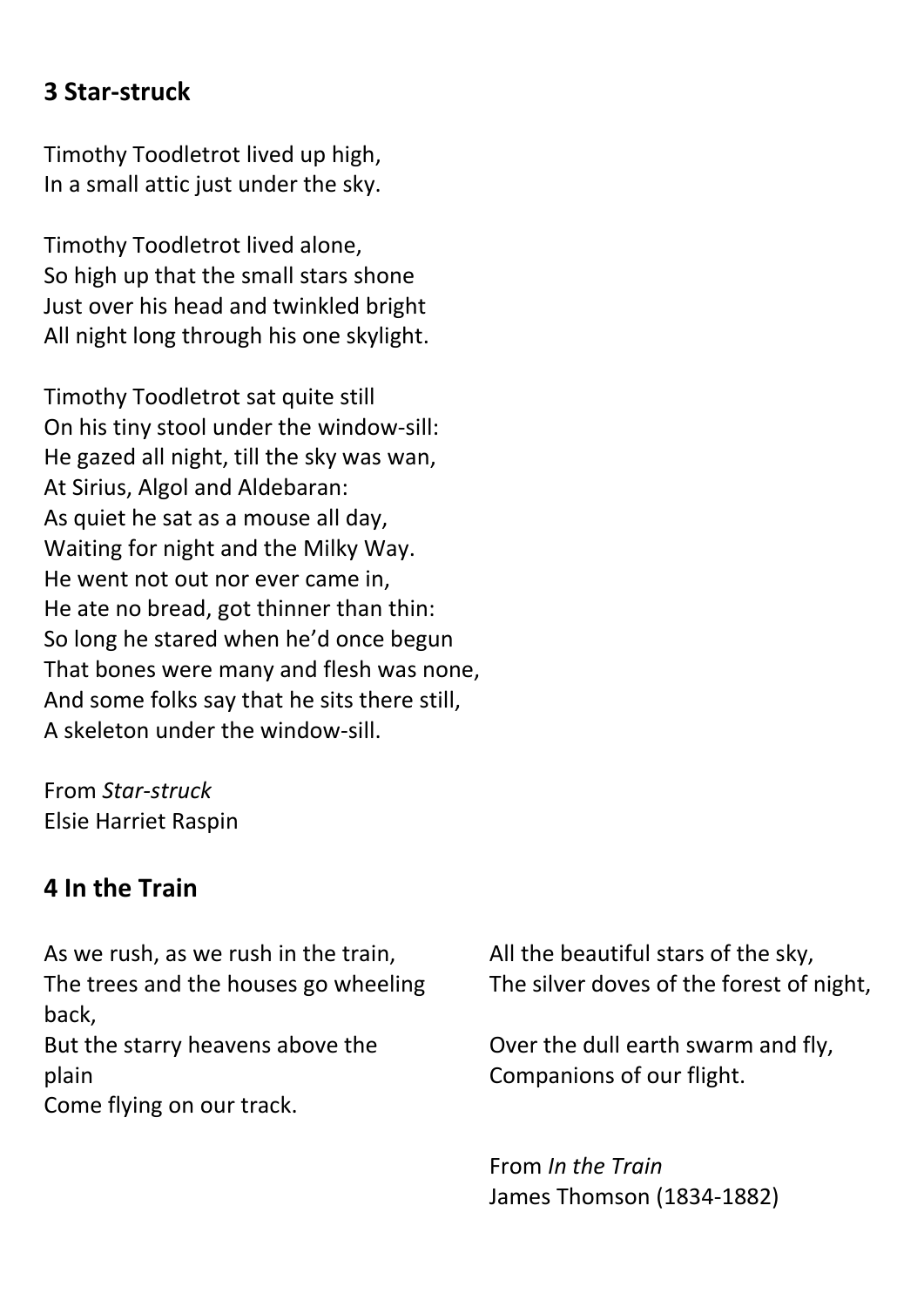Ešenvalds attended the Latvian Academy of Music where he gained a Masters in composition and in 2011 took up a 2-year position as Fellow Commoner in Creative Arts at Trinity College, Cambridge. He has written works for solo voice, choir, orchestra, theatre and film. Ešenvalds' music is known for being multilayered, often in 8 or 16 parts, and he has said that, for him "harmony is important – how it flows and becomes a new harmony. The melodic line is secondary". For the text of the song *Stars,* Ešenvalds turned to the 19th Century lyric poet Sara Teasdale. The 8-part choir is accompanied with oscillating chords played on tuned wine-glasses, as well as the ringing tone of Tibetan bowls to create an ethereal, unearthly quality of sound.

Alone in the night On a dark hill With pines around me Spicy and still,

And a heaven full of stars Over my head White and topaz And misty red;

Myriads with beating Hearts of fire The aeons

Cannot vex or tire; Up the dome of heaven Like a great hill I watch them marching Stately and still.

And I know that I Am honored to be Witness Of so much majesty.

[Sara Teasdale](https://www.poemhunter.com/sara-teasdale/poems/) (1884-1933)

#### **Sleep** Eric Whitacre (b.1970)

*Sleep* was originally conceived as a setting of Robert Frost's poem "Stopping by the Woods on a Snowy Evening". Unknown to Whitacre however, the Frost estate had banned any musical settings of the writer's work, and publication of the song was prevented. After some years, the composer asked his friend and poet Charles Anthony Silvestri to write a new text for the song, a challenging task that required the exact structure of the original poem, and the sentiment to match the music. In interviews, Whitacre has spoken about the "chorale-like nature" of the piece and his love of dissonance caused by close clusters of notes, particularly when produced by the timbre of human voices.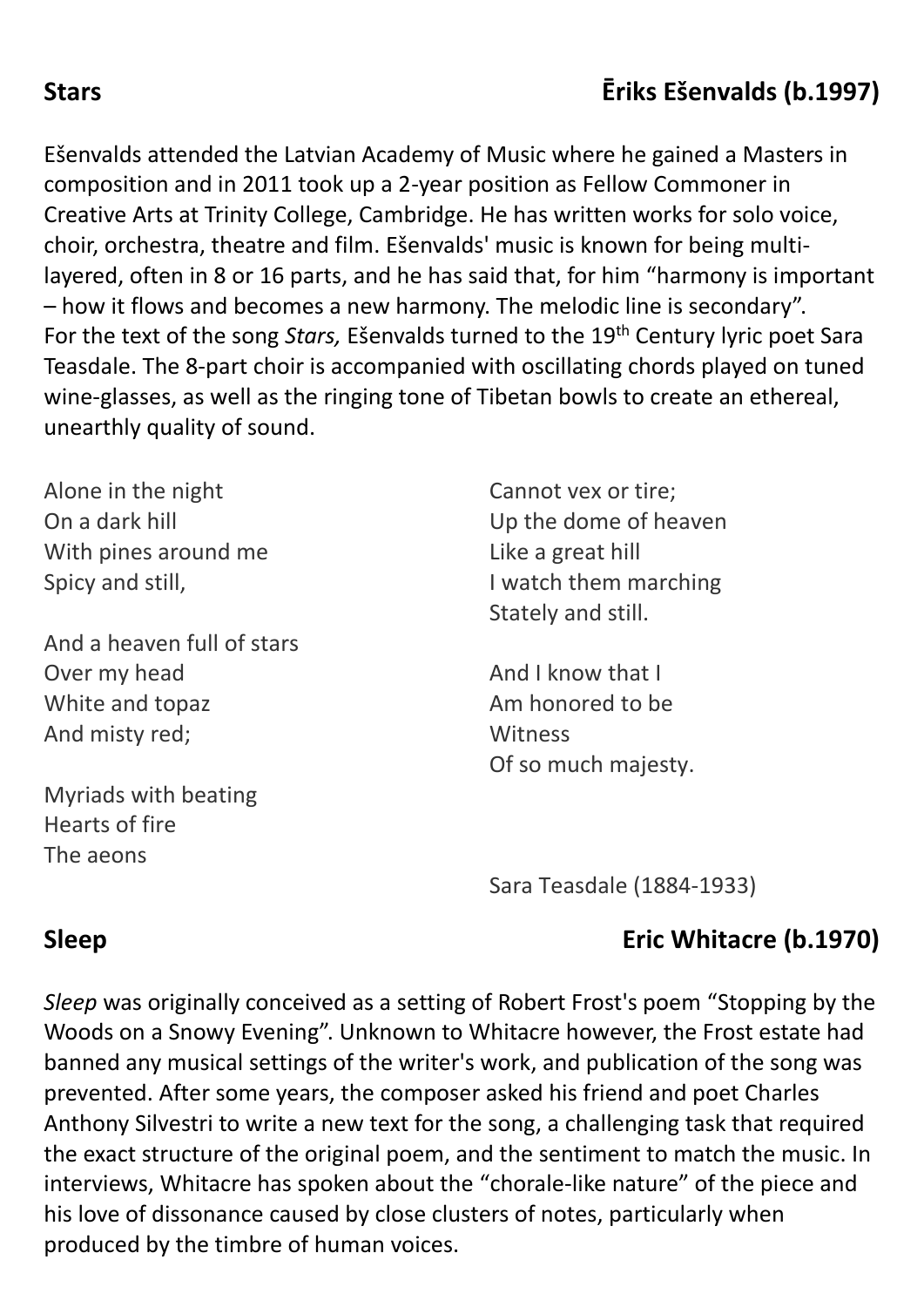The evening hangs beneath the moon, A silver thread on darkened dune. With closing eyes and resting head I know that sleep is coming soon.

Upon my pillow, safe in bed, A thousand pictures fill my head, I cannot sleep my mind's a flight; And yet my limbs seem made of lead.

If there are noises in the night, A frightening shadow, flickering light; Then I surrender unto sleep, Where clouds of dream give second sight.

What dreams may come both dark and deep, Of flying wings and soaring leap As I surrender unto sleep.

Charles Anthony Silvestri (b.1965)

**Programme notes by Jane Purser**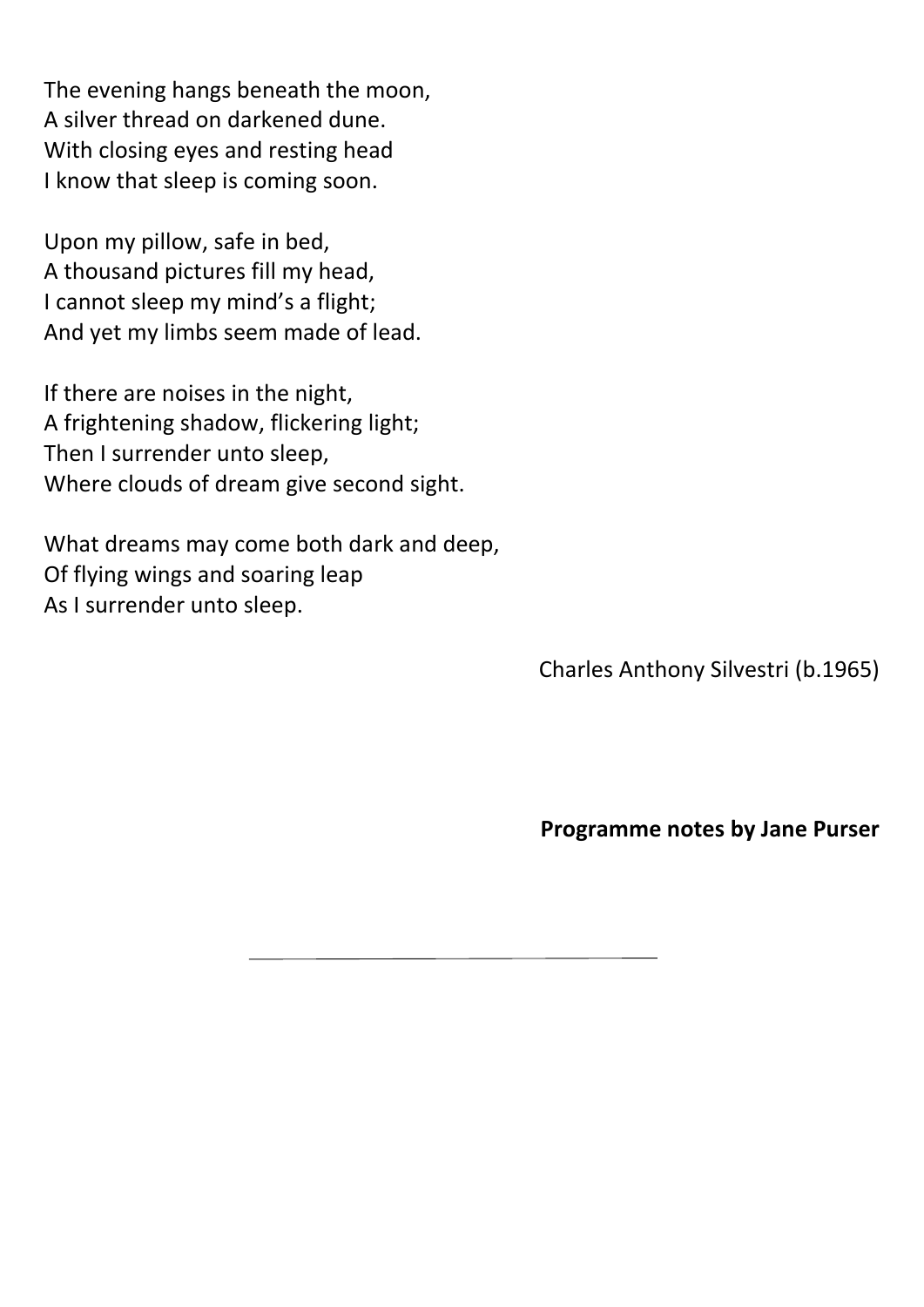#### **Matthew Secombe – tenor**

Matthew Secombe is in his third year at the Royal Academy of Music. He was a member of the National Youth Choir from 2016-17, and in August 2017 and 2018 he sang as a member of the Royal Academy Chamber Choir on their annual weeklong residency at Neresheim Abbey in Germany. From 2017-18, Matthew was a choral scholar with the Esterhazy Singers of London, with whom he sang both as part of the chorus and as a soloist, at venues such as Holy Trinity Church, Sloane Square, and St Paul's Cathedral. He has also sung chorus for the Royal Academy's series of Bach cantata concerts, most recently in November 2018.

Being the great-grandson of Sir Arthur Bliss, Matthew sang a short programme of Bliss and Venables at the Sir Arthur Bliss Society 2016 AGM. More recent solo engagements have included singing the tenor arias in an East Cornwall Bach Society concert of Bach cantatas in March 2018, and giving song recitals later in the year in Standlake, Oxfordshire, for the Exuberant Trust, and at St Mary's Church, Newark.

Upcoming solo engagements include making his role debut as Tamino in *The Magic Flute* in the Uppermill Music Festival in July, and singing the tenor solos for Handel's *Messiah* with Truro Choral Society at Truro Cathedral in December.

#### **Jack Apperley - conductor**

Jack Apperley is a London-based freelance conductor. Under the tutelage of Patrick Russill, he graduated from the Royal Academy of Music where he obtained a Masters in Choral Conducting (Distinction) and was awarded the Sir Thomas Armstrong Choral Leadership Prize. Prior to his postgraduate studies, Jack read music at the University of Birmingham where he was mentored by Simon Halsey CBE. In 2018, Jack was awarded Second Prize at the inaugural London International Choral Conducting Competition.

He is the Music Director and Conductor of several London based choirs; Concordia Voices, the Imperial College Chamber Choir, and Brentwood Choral Society. Jack is an Assistant Chorus Master of the London Symphony Chorus. He also directs several workplace choirs, for the Royal College of Physicians, Silicon Valley Bank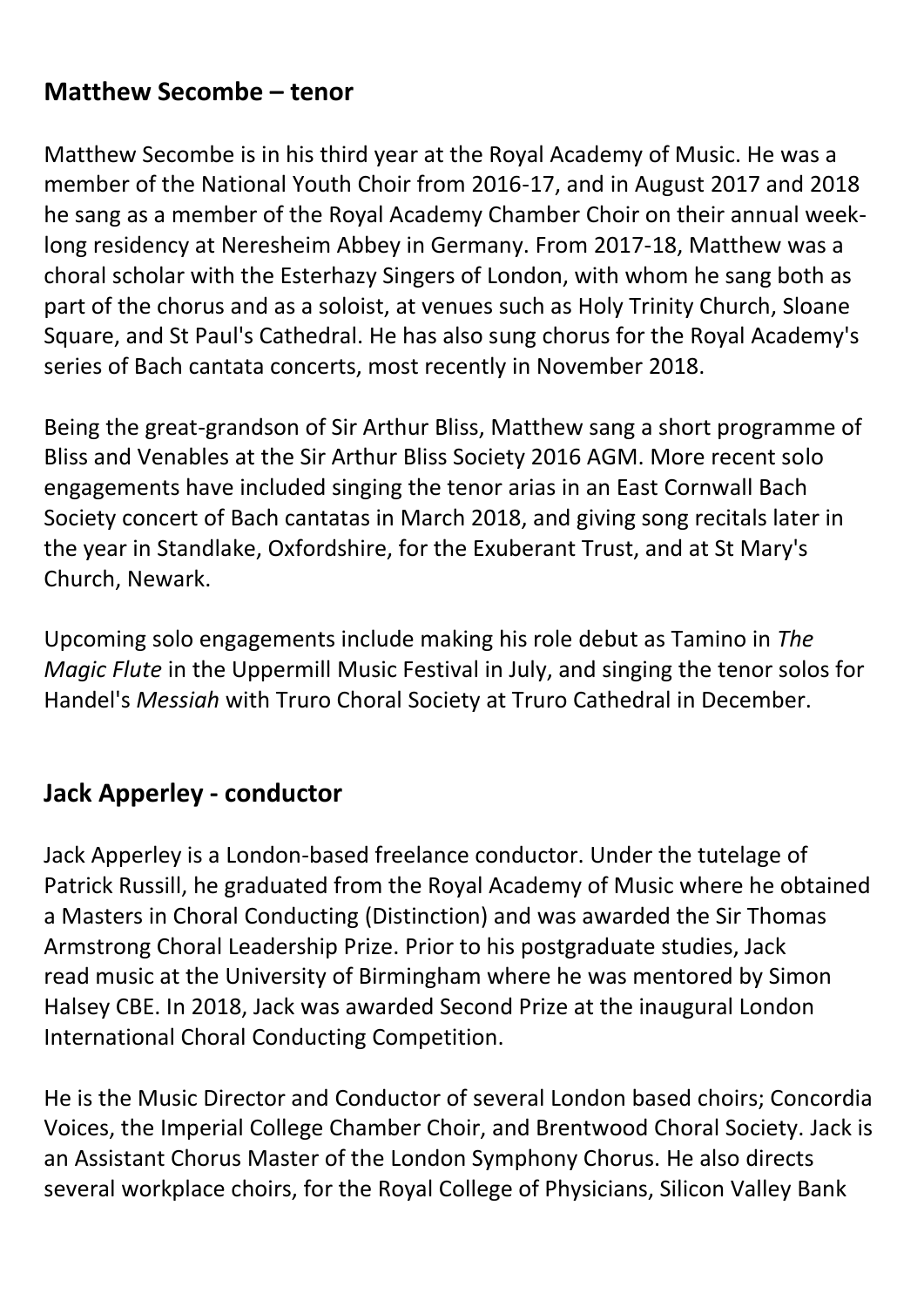and the trade union Unison. In 2018 Jack was the Guest Conductor of the Epsom Chamber Choir.

In July 2019, Jack will be participating in the World Choral Conducting Competition in Hong Kong.

### **Paul Ayres - accompanist**

Paul Ayres was born in Perivale, west London, studied music at Oxford University, and now works freelance as a composer & arranger, choral conductor & musical director, and organist & accompanist. He has received over one hundred commissions for new works, and his music is published in Canada, Germany, Norway, Russia, the UK and the USA. Paul is the regular conductor of City Chorus and the London College of Music Chorus (at the University of West London), accompanist of Concordia Voices, and associate accompanist of Crouch End Festival Chorus. He has led many music education workshops for children, and played piano for improvised comedy shows and musical theatre. Projects for 2019 include a concert/workshop tour of Massachusetts and New Hampshire, organ recitals in Germany, a programme of arrangements for choir & electric guitar, and a new musical for a primary school in Lambeth. Please visit **[www.paulayres.co.uk](http://www.paulayres.co.uk/)** to find out more.

Paul has recorded the Buxtehude he is playing tonight on his CD, Passacaglia, which is available for purchase at the back of the church.

#### Passacaglia

ostinato organ music by Bach, Buxtehude, Willan, Lloyd Webber and others.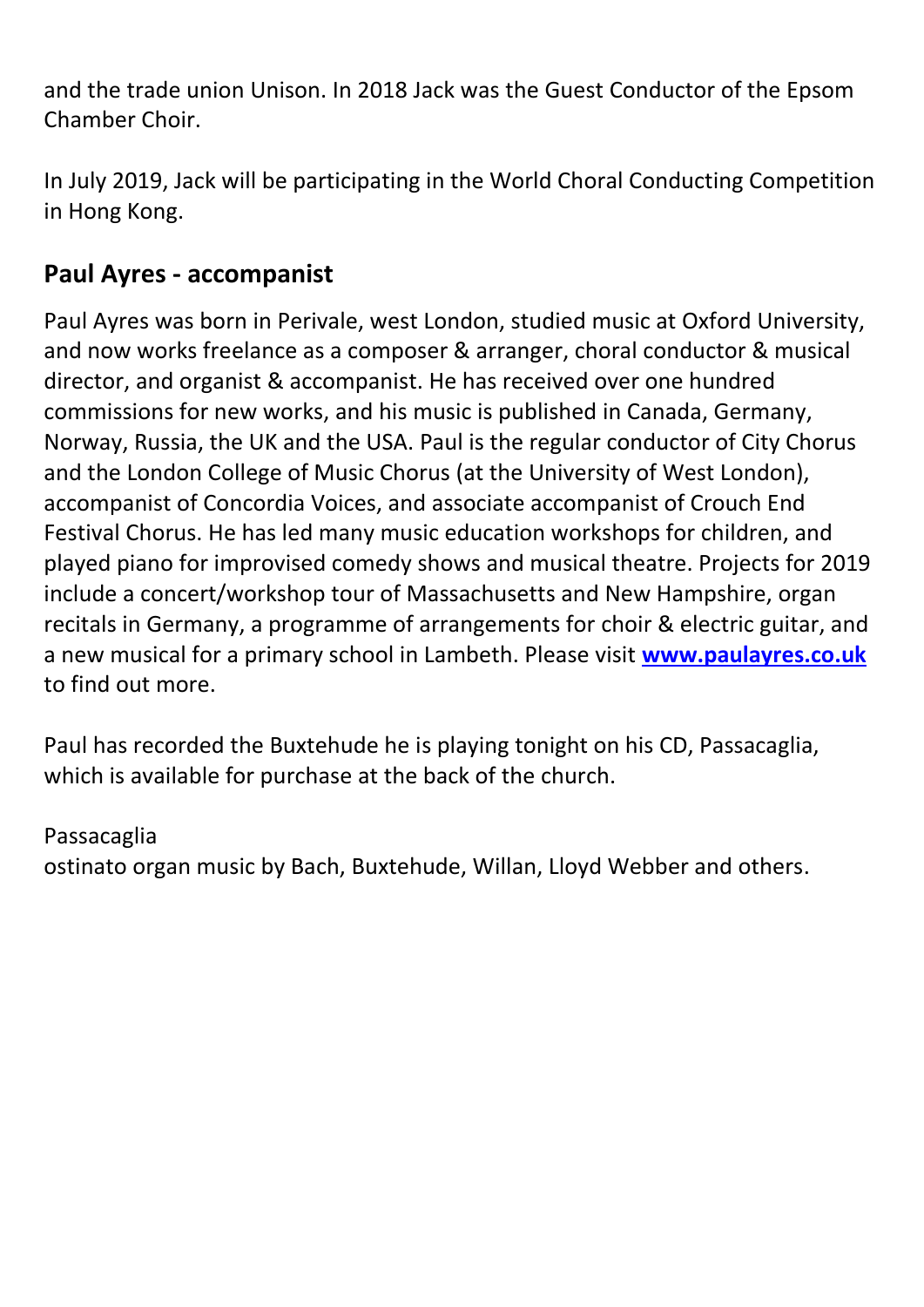### **Concordia Voices**

Concordia Voices is a well-established chamber choir of about 30 mixed voices and is currently directed by Jack Apperley. Our regular accompanist is the composer and arranger Paul Ayres.

The choir performs regularly in south-west London where it is based. We have also toured abroad and to other locations in the UK as well as taking part in local musical events. Concordia Voices enjoy performing music from a wide repertoire ranging over 4 centuries and the choir has a keen interest in performing the work of contemporary composers, including Jonathan Dove, James MacMillan, Morten Lauridsen, John Tavener and Naji Hakim.

Concordia Voices rehearse on Sunday evenings from 6.45pm to 9pm in Hampton Hill. We are a small, friendly choir and new singers are warmly welcome. If you are interested in joining us please contact our secretary for more information at, [secretary@concordiavoices.org](mailto:secretary@concordiavoices.org) or visit our web site for information on how to join the choir. [www.concordiavoices.org](http://www.concordiavoices.org/)

| Soprano                | Alto               | <b>Tenor</b>           | <b>Bass</b>         |
|------------------------|--------------------|------------------------|---------------------|
| Jackie Allen           | Lindsey Baldwin    | Colin Flood            | Alan Baldwin        |
| Lynda Beament          | Rebecca Bevan      | Clive Hall             | Adam Brown          |
| Marta Fletcher         | Julie Hall         | <b>Adrian Oxborrow</b> | Philip Congdon      |
| Viviane Hardy          | Jane Newman        | <b>Andre Serra</b>     | Vince Daly          |
| Julia Lavery           | Barbara Orr        | Paddi Sutton-Coulson   | Christopher Johnson |
| Margaret Lord          | <b>Jane Purser</b> |                        | <b>Tim Rowett</b>   |
| <b>Ruth Parker</b>     | Anne Rowett        |                        |                     |
| <b>Heloise Plumley</b> | Janet Taylor       |                        |                     |
| <b>Fiona Rowett</b>    |                    |                        |                     |
| Helen Sugiyama         |                    |                        |                     |
|                        |                    |                        |                     |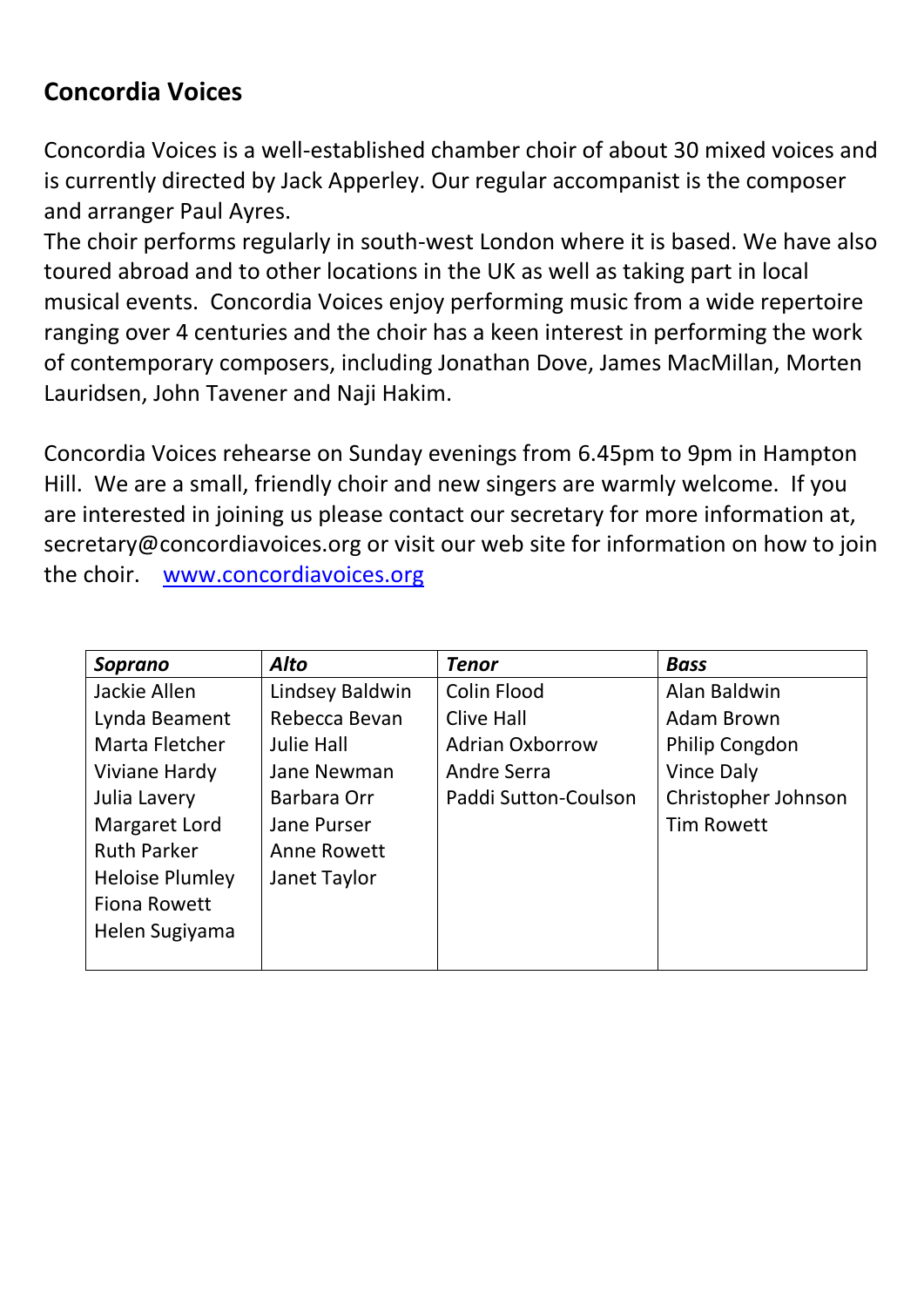#### **Future Concerts**

### **Saturday, 29th June, 2019, St Mary's, Twickenham**

Brahms and Vaughan Williams

Brahms: Geistliches Lied Zigeunerlieder Fünf Gesänge

Vaughan Williams: Old Hundredth Lord, Thou hast been our refuge In Windsor Forest

#### **Saturday, 7th December 2019, St John the Divine, Richmond**